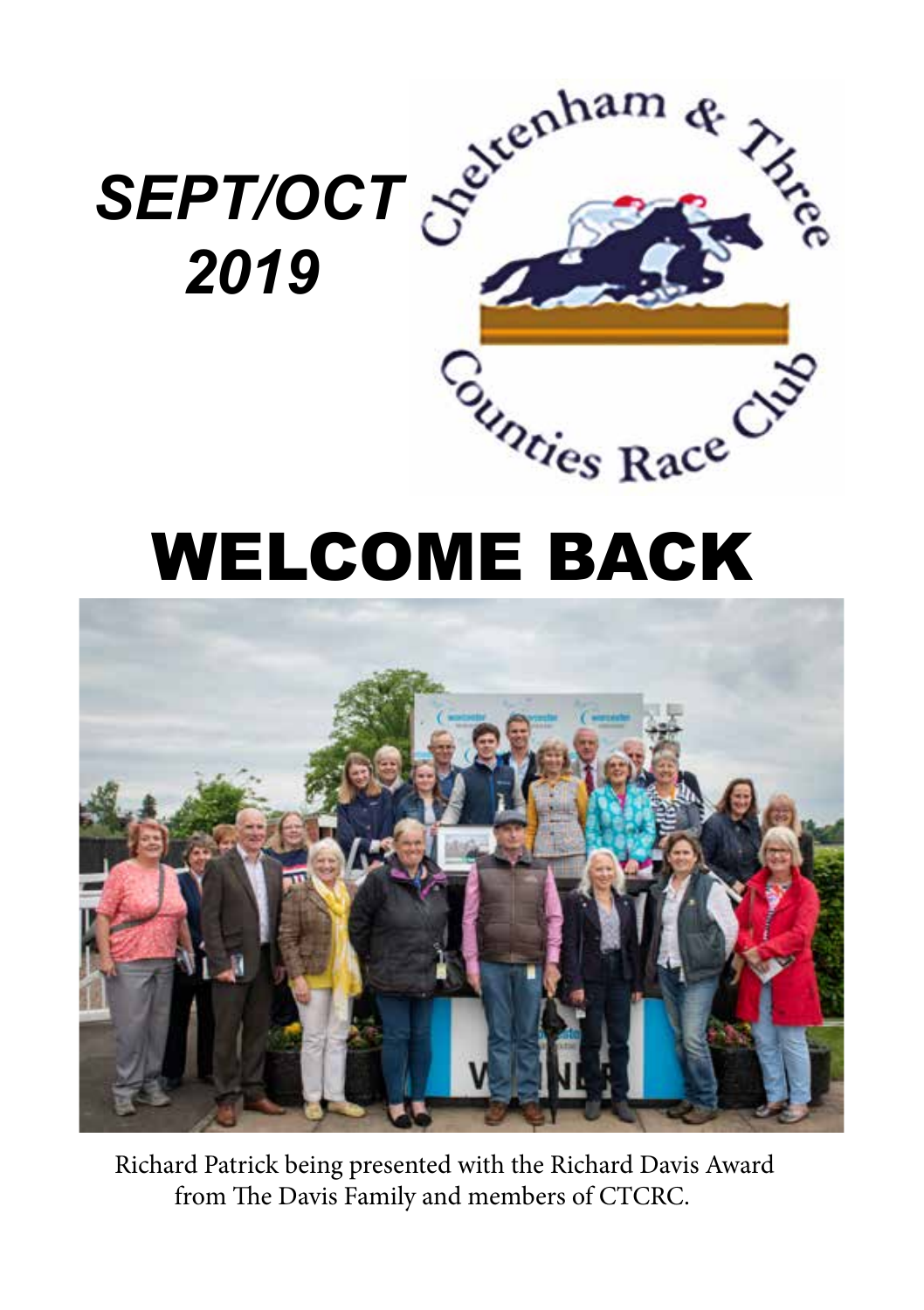### **INJURED JOCKEYS CHRISTMAS CARDS & CALENDARS 2019**



This year's Christmas Card is entitled "Winter Solstice" Painted specifically for the Injured Jockeys Fund by renowned equine artist Peter Smith.

Pack of 10 cards and envelopes. Pre-printed greeting of 'Best Wishes for Christmas and the New Year' are £7.50

This year's Calendar is "Seasons in the Saddle". A selection of beautiful racehorse images reflecting the changing seasons at training locations around the country. Contains all UK and Irish Fixtures. (Available November)

The Calendar is being produced in three different formats, Wall (£12), Desktop (£10) and Slimline.  $(f.9)$ .

Cards and Calendars can be purchased at any race meeting or via the website http://shop.ijf.org.uk



# RICHARD DAVIS AWARD

For the Top Conditional Jockey riding at Cheltenham, Chepstow, Hereford, Ludlow

Stratford, Warwick and Worcester during the period

6th May 2019 – 26th April 2020

(Sponsored by the Cheltenham &Three Counties Race Club)

Scoring: a Winner 10 points, a Second 7 points, a Third 4 points, a Fourth 2 points.

#### **Latest placings (up to and including 26th September 2019)**

| 1 <sup>st</sup> | <b>Connor Brace</b>  | $156$ pts | renham.           |
|-----------------|----------------------|-----------|-------------------|
| 2 <sub>nd</sub> | Jonjo O'Neill Jr     | $109$ pts |                   |
| 3 <sup>rd</sup> | Charlie Hammond      | 58 pts    |                   |
| 4 <sup>th</sup> | <b>Charlie Price</b> | 44 pts    | <i>Phies Race</i> |
| 5 <sup>th</sup> | Lorcan Williams      | 41 pts    |                   |

Richard Davis was a talented jump jockey tragically killed in a fall over fences in 1996. This award is named in his memory.

# *CLUB EVENTS*

### Next Club Night:

Wednesday 16th October - Graeme McPherson

Punchestown 15th & 16th October - Gordon Elliott 16th October

Stable Visits TBC: Paul Nicholls - this will be a Wednesday Colin Tizzard Ben Case Alex Dunn Noel Williams Laura Morgan Email: ctcrcstablevisits@gmail.com to show interest. Please see calendar on Website for info.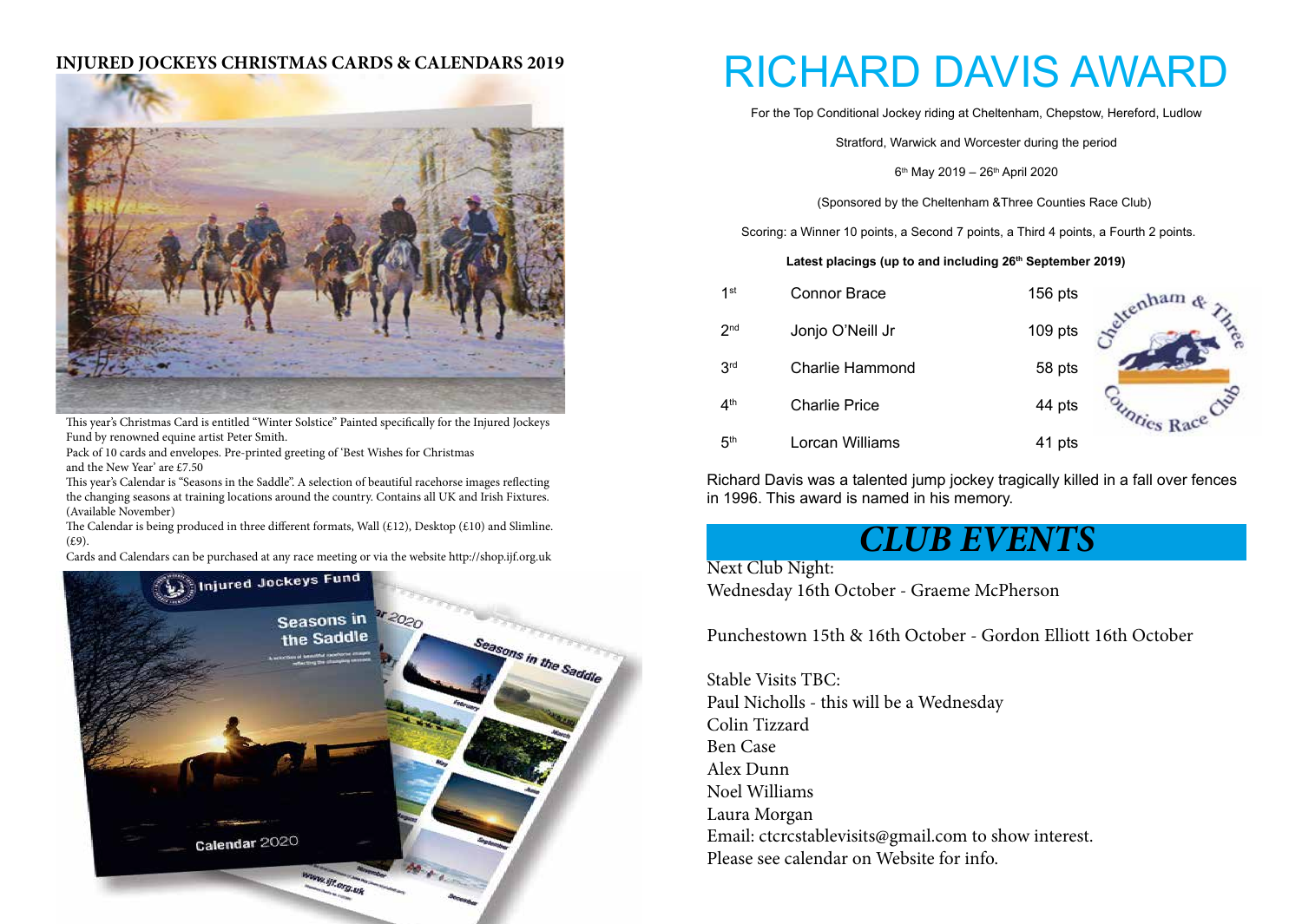# *Natter From Sarah*

So the Summer is over and Autumn is here which means that the 'proper' jumps season has arrived. I will admit that I actually enjoy the 'Summer Jumps' as I am a member at Worcester but this year has been a bit hit and miss due to the weather and a few abandonments.



The summer has had it's ups and downs. We had our usual annual picnic at Worcester which was well attended. 'The Richard Davis Award' was presented to Richard Patrick by The Davis Family. Richard Johnson again won the 'Leading Jockey at Worcester' but no suitable time could be found to acknowledge this with a presentation.

Racing lost two high profile well loved horses in 'Roaring Lion' to colic and 'Espoir D'Allen' to an accident on the gallops. Recently a great fan of racing and a previous chair at our 'P2P' evening John Willis passed away after a

brave battle with cancer. The Racehorse Welfare Centre has had to close due to lack of funds. There has been a lot of hard work to find loan homes for all of the residents including 'Elegant Olive' which some of you may know as a syndicate horse of some of our members. She has been loaned out to one of her previous owners.



The Club had one visit over the summer and that was to Upton Viva Stud. This is always a very enjoyable experience although so far we always seem to go in the rain, so much so that Robert said he'd invite us when they need the rain in the summer.



We met at the barn to have coffee/ tea and cakes before we had a walk around the 'Upton Stud' going

around the walkways between the fields. We saw the youngsters, mares in foal, mares and foals and ended up back by the barn for a parade of retired and resting racehorses.







Then it was off to The Peacock for lunch.

A big thanks goes to Robert, Jayne and Alison for looking after us and also to Kate (in charge of the racing yard) who joined in to help with parading the horses.





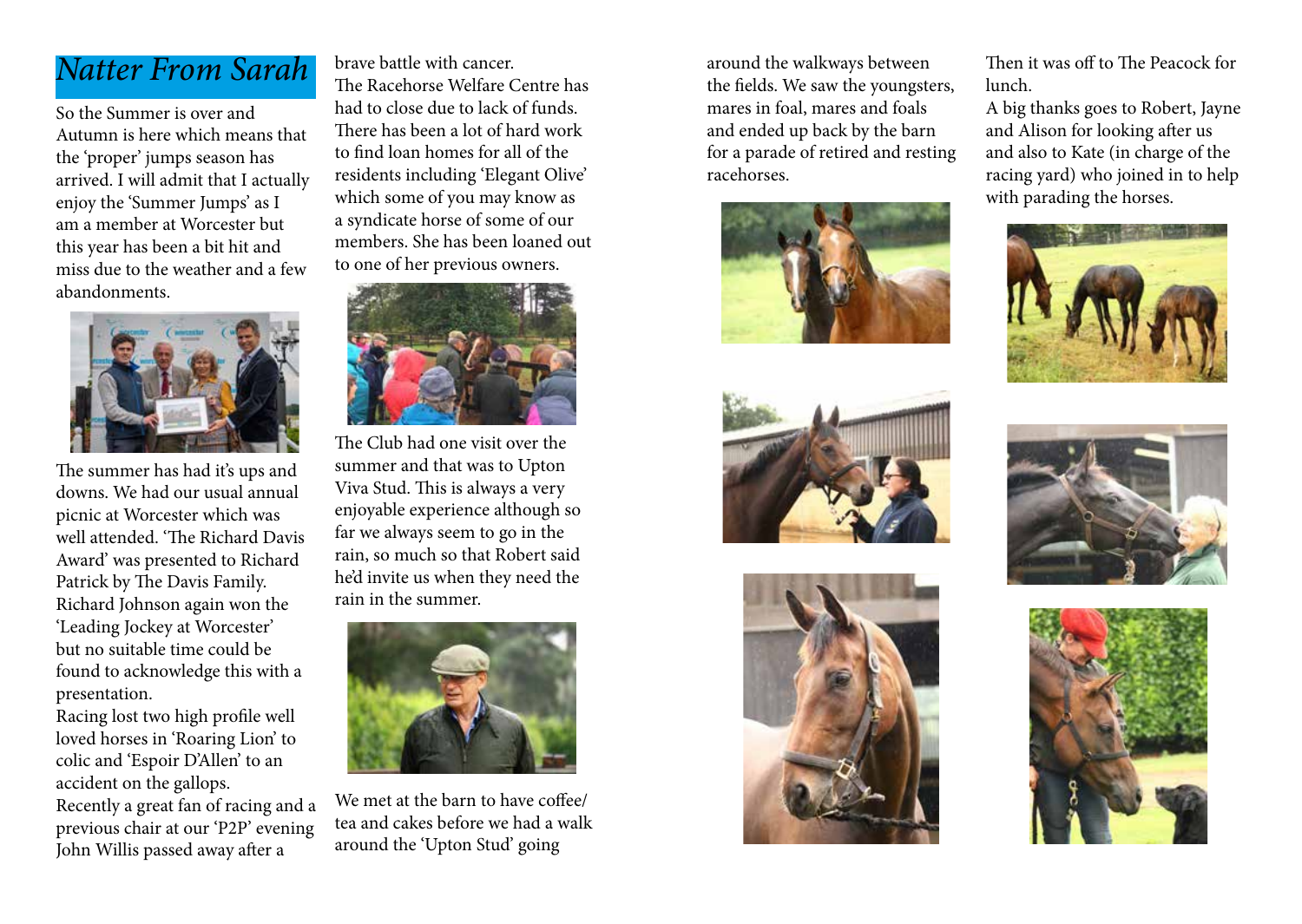# *The New Adventures of: DODGE & PACHA*

The time of year that we all love so dearly has arrived again very quickly. Which if you're like me, makes you very happy!! We have been very busy in Ditcheat getting the horses ready for the new coming jump season and the lovely owners day that Paul throws for everyone.



We have been up to a lot this summer and having a lot of fun. Dodge has been amazing (like always and goes without saying) and has welcomed his new friend with open arms. They have been getting on like a house on fire which of course makes my job a lot easier indeed.

Pacha, who moved in with us at the start of April had a lovely time in the field for a few months, soaking up the warm sun, eating the spring grass and putting on a lovely amount of condition. He got his shoes on at the end of July and began some very light work. And boy what a legend he is too. A pleasure to have on the farm.



We have been doing a lot of road work with them both and have mastered the art of riding and leading. They have taken to it like a duck to water and have been very well behaved. I only really take them around the fields on the farm when riding and leading so we don't annoy the drivers in our small country lanes! If anyone has seen on my twitter page a

video of the boys, Dodge has learnt the art of a steady canter with Pacha trotting along side with his very big stride keeping up! We have two very crazy racehorses on the farm, I think not!!!



In the middle of August, I received a phone call from Paul while I was at work asking me to take Pacha and Dodge to Cattastock Country Show to parade in the racing hero's parade there. Of course I jumped at the chance of getting the boys out but it wasn't until I got off of the phone and I thought about it... I only had 3 days to prepare! Never mind, challenge accepted!! On the Sunday morning I woke early to do the everyday yard chores

that have to be done with any horse. I then bathed, plaited and groomed the boys and get them shiny and in the lorry!! Once we got there we had a little time to chill before getting the boys tacked up and getting on. My friend came a long with me to ride the other and away we went. I entered the parade ring on Pacha and you could feel him glow with pride, all these people were here to see me, clapping him in as we entered. Each horse had a bit said about them and then came on Bryony Frost talking about my boys. She never got the pleasure to ride Dodge in a race but knew what to say about him, he trotted around like he does making sure everybody was looking at him! She then got on the subject of Pacha and we couldn't shut her up! Obviously she has a very big soft spot for Pacha and so she should, what a lovely boy. We went in to the middle of the ring when she had finished and they had a lovely cuddle! I felt proud as punch of my two boys!! They did me proud!!

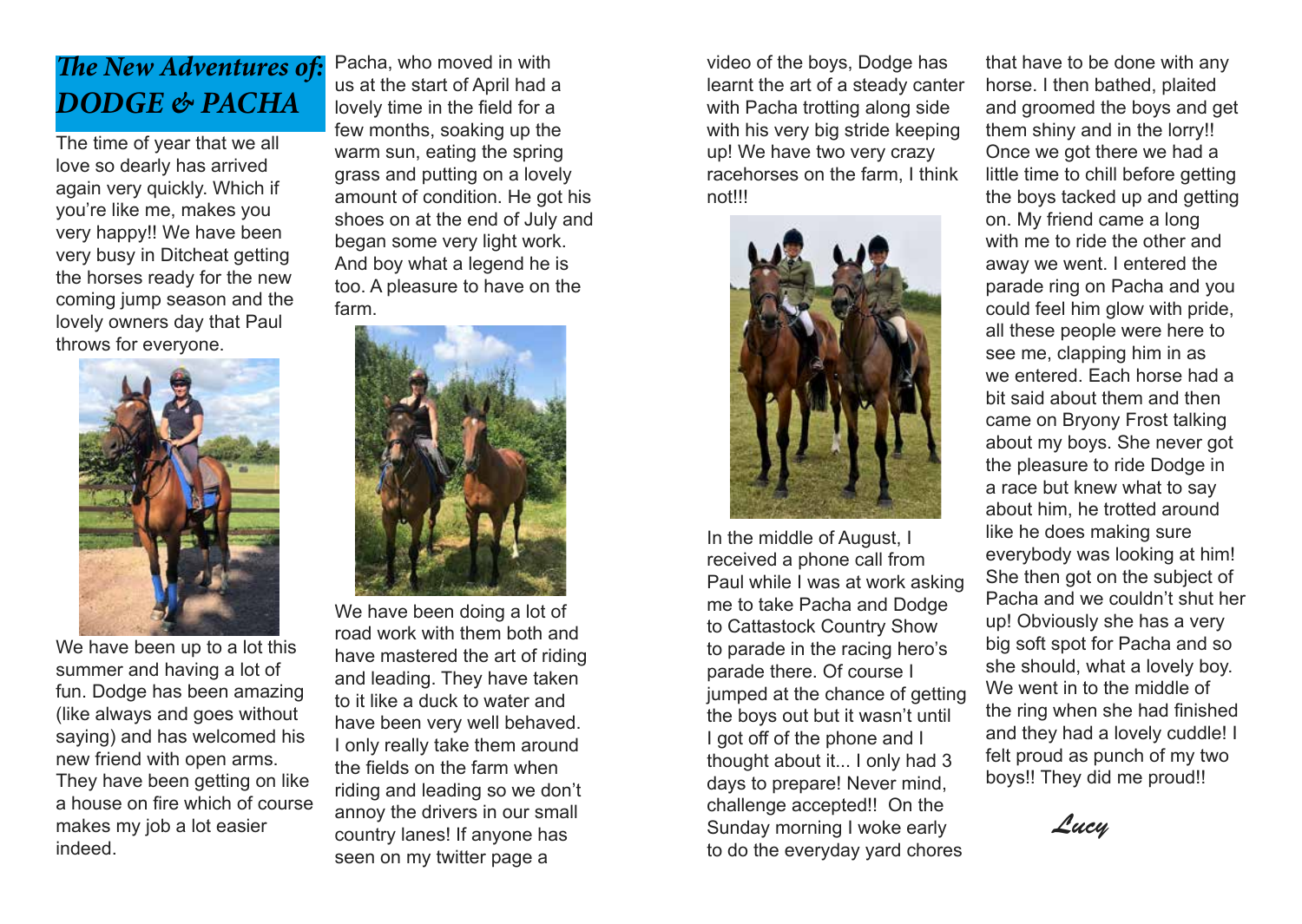# *Interview with Birdie Artist, Cartoonist and Racing Supporter*

Darren Bird has become to racing what Norman Thelwell was to the Pony Club. No plump, devilish ponies with 'Birdie' but vivid depictions of racehorses: beautifully thoughtful, occasionally touching and frequently amusing. The detail is strikingly accurate – a white sock, a star, lopsided stripe or a snip on the nose. There are former champions starting their retirements, lounging in armchairs upholstered in their colours and a sad, poignant scene in honour of the late Malcolm Jefferson. People are often 'Birdied' including iconic pictures of Many Clouds' trainer Oliver Sherwood, Sir Henry Cecil and the Queen.

Birdie has sketched at the Cheltenham Festival, the Derby, 2000 Guineas and the Irish Grand National. He has drawn wonderful murals for the 2015 Cheltenham Festival, Hereford racecourse on the back wall of a new stable block and in the Premier Enclosure at Brighton.



There have been topical drawings on the difficulties of working outside in the snow, the biannual changing of the clocks, Father's Day, Mothering Sunday and a horse silhouette created from poppies for Armistice Day. Birdie even touches on the political: Theresa May dressed in a Union Jack on a non-starter named Brexit, and a racehorse called Getaway Trump double-barrelling a certain American President. Other sports have been 'Birdied', including the Olympics, athletics and football. Plus, there have been emotive depictions when television and film stars have passed, including a desolate Pudsey Bear after Terry Wogan died.



Darren is an Ambassador for Racing Welfare. In 2018, he worked with the charity at Qipco British Champions Day, Ascot, decorating the boards for each winner, which were subsequently

auctioned off. Earlier this year, Darren was shortlisted for the Goldophin Stud and Stable Staff Awards for the Rory Macdonald Community Award, portraying how loved he is.



On his website, there are many colourful prints of new and old heroes alike, from Tiger Roll to Red Rum. Commissions are popular and Birdie works on a five-week turnaround. There are other gifts, including mugs, keyrings, Christmas tree decorations, snow globes, cushions and calendars. Through the Racing Post, he has published a book and, in 2017, had his cartoons jolly on their Christmas jumpers.



Most recently, he has started up the Birdie Racing Club, which has horses in training with Henry Spiller in Newmarket.

### **Did your artistic talents show at school?**

I remember being asked to draw in front of the class once... it was a scary experience, but I could only just about reach the middle of the blackboard with the chalk (showing my age!) ...so, I couldn't have been very old.

### **How and when did you start drawing cartoons?**

That's too tricky... All I can say is that I can't remember a time when I wasn't doodling or drawing something. It's pretty much been a daily thing for as long as I can remember!

## **Did any other cartoonists influence you?**

The cartoonist 'Giles' was a massive influence on me... Like myself, he was also from Ipswich and he created so many fantastically detailed images throughout his career. I always got a Giles book for Christmas as a child... He was brilliant at capturing a scene in a cartoon, the characters and the expressions on their faces always told the story so well.

### **Where did your passion for racing start?**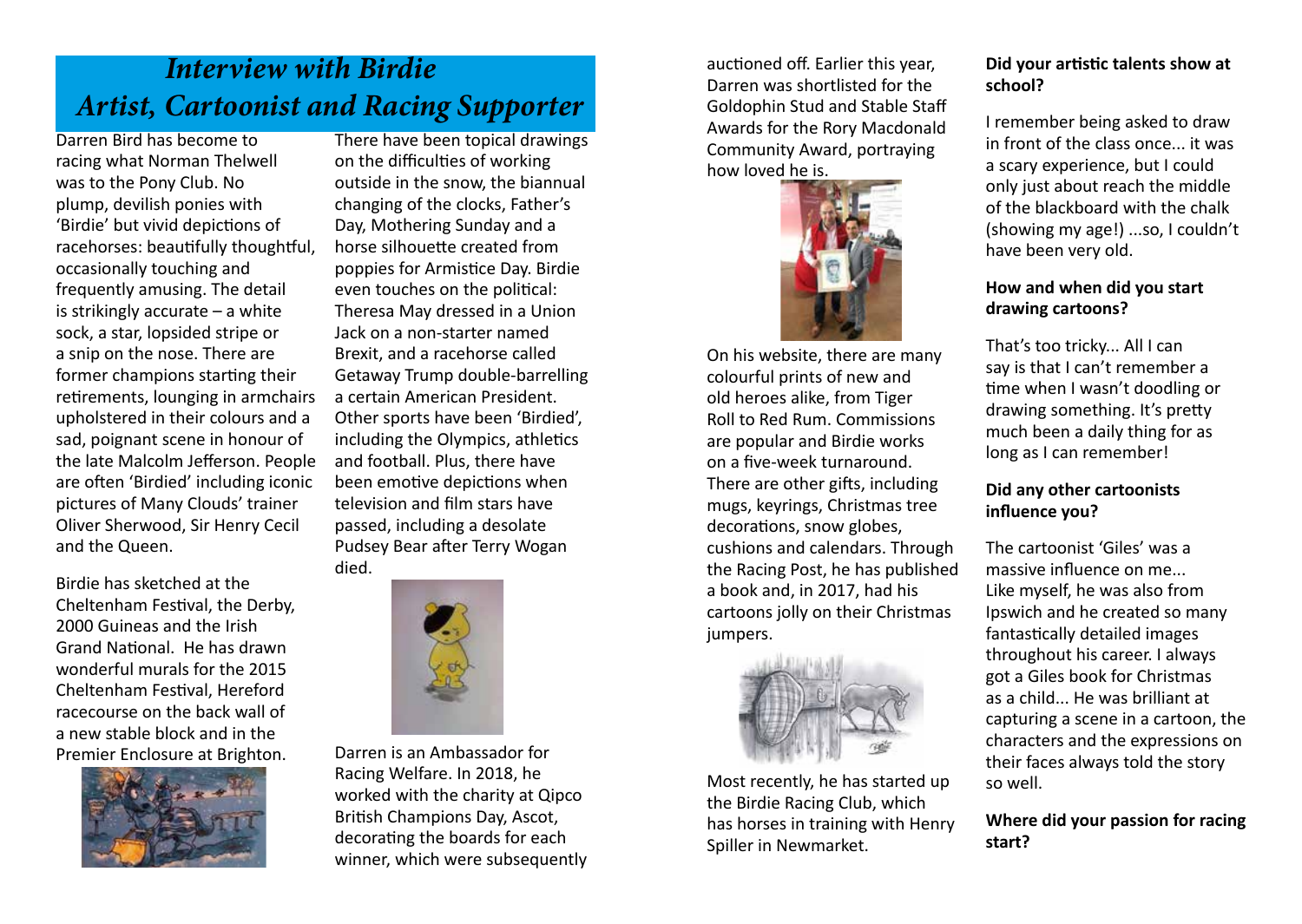I've always followed racing, but it probably comes from my father. Every Saturday afternoon, the racing was on TV or if we were out somewhere, I remember having to wait outside a bookie's whilst he just popped in for 10 minutes to watch a race! 10 minutes normally meant 30 minutes!

### **What is your first racing memory?**

Sitting on the steps of the July Course of Newmarket watching the horses run by, going to post. I must have been only about 7 or 8 years old; my dad must have been off having a bet, but I was sat happily with my can of fizzy and packet of crisps!

## **When and how did your cartoons and racing merge?**

The image that started 'Birdie' off was a simple black and white cartoon of Luke Harvey and Jason Weaver that I tweeted to the 'Get In' show on At The Races. That was back in 2013 and I had no idea that it would lead to me being invited onto the show later that year to draw live on TV.

### **Do you prefer Flat or National Hunt?**

That's far too tricky to answer!

All I can say is that I honestly love both codes... A chilly Cheltenham in December compared to a Sunny Sandown in July can feel worlds apart, but both provide fantastic racing.

# **What is your favourite racecourse?**

Fairyhouse for three reasons - Fantastic racing, Fantastic atmosphere and Fantastic people.

# **What is your favourite meeting?**

The Irish Grand National at Fairyhouse

**How do you pick which winners to draw? (As they are not always the 'big winner' of the day.)**

I've always been inspired by horses with 'quirky' names... Mad Moose, Roy Rocket & Getaway Trump to name a few... the ideas just seem to flow naturally.

### **Do you have a personal favourite of your drawing?**

The image of the Queen celebrating Estimate's victory at Ascot must be one of my favourites, but I also loved creating the image of Shutthefrontdoor travelling to Aintree in the back seat of the car, being driven by Jonjo O'Neill and

# AP McCoy!

**Who have you not yet had a chance to 'Birdie' but would like to?**

There are so many great characters in Racing and I've been lucky enough to capture quite a few of them already.... but there are a few jockeys and trainers who have escaped me so far. All I'll say is they are on my list and I'll get them eventually!

### *All cartoons are copyrighted to Birdie Racing Gifts.*

*birdieracinggifts.co.uk*

# *Interview by Jo O'Neill*















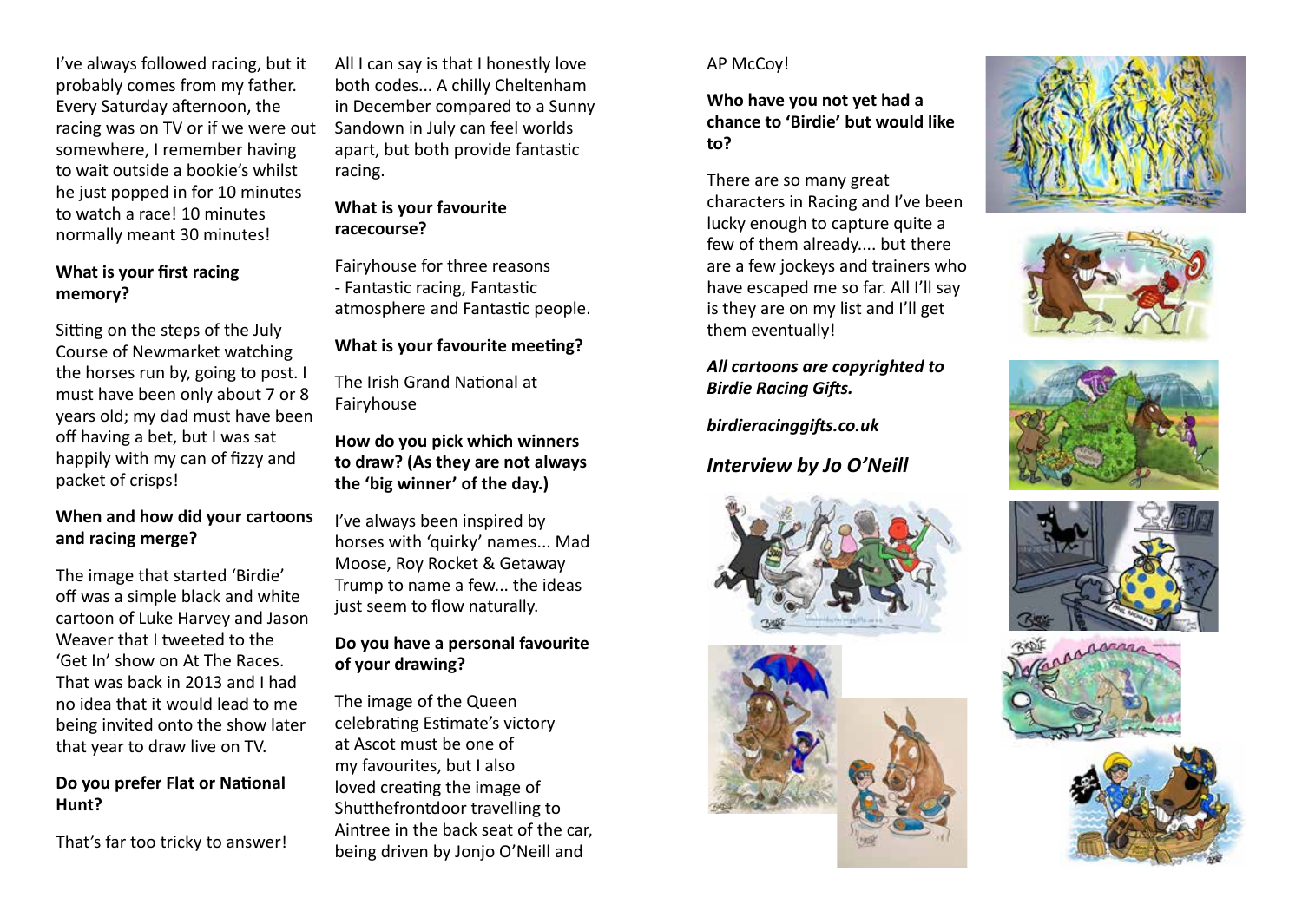# What's in a Name?

The process of naming a horse is regulated by intricate rules. There are thousands of names registered every year and each one is checked by a team of administrators whose job it is to scrutinise each application as to its suitability to be seen, and heard, on a racecourse. Covering all bases for horses with an international moniker, foreign dictionaries and the internet (especially urbandictionary. com) are used to check meanings. As with many of racing's administrative functions, Weatherbys runs this naming department on behalf of the BHA.

To use a real person's name, written permission must be sought – either from the person themselves or, if deceased, their family. There is a fifty-year cut off point after which no permission is required.

Vulgarity is not allowed. Norfolk And Chance, Ho Lee Fook, Ophelia Balls and Penny Tration have been rejected, because all breached the rule that states a name cannot be "suggestive…vulgar, obscene or insulting". No names can be "offensive to religious, political or ethnic groups". There is an

elaborate and cringe-worthy list of banned names; most are too filthy to repeat – Chit Hot, Ima Goodlay and Harry Balls being the less crude ones.

Hence, owners get increasingly inventive. Big Tits raced in France in 2004 and no one envied the commentator when Hoof Hearted ran in South Africa. Closer to home, Two In The Pink ran here on the Flat and Lady Cecil trained Mary Hinge. Wear The Fox Hat was not to be said quickly by anyone but particularly not the race commentator, and no comment can be made about the French-bred Golden Shower. Another French-bred, Fukuto ran last season for David Bridgewater and Fergal O'Brien trained Wizard's Sliabh, which translates into Wizard's Mountain – perhaps both were saved by roundabout pronunciation.

Many owners name their horses by mixing up the sire's and dam's names. In 2001, the BHA sent out a press release when a filly was named Geespot. Her breeding was by Pursuit Of Love, out of My Discovery!

There are protected names to preserve legendary status, ensuring there will never be another Kauto Star or Frankel. Names must be unique and cannot be registered if "spelling… or pronunciation is identical or similar". Also, to prevent horses with the same or similar names running together, no names can be repeated with a horse "whose year of foaling is within ten years" of the previous one.



### *Shutthefrontdoor*

No more than seven syllables are permitted, otherwise commentators would have a nightmare. Eighteen characters are allowed, including spaces; no numbers and no punctuation other than apostrophes. This means some names have their spaces removed, as with Shutthefrontdoor (who had a halfbrother called Shutthebackdoor!) and Youlneverwalkalone, who also lost letters and punctuation to shoehorn his name into the

allotted amount.

Allegedly, Coolmore assigns names to their vast number of two-year-olds based on a rating that Aidan O'Brien has presented to them earlier in the year. "If you see a bad horse with a good name, you'll know there's only one person to blame and that's me!" said O'Brien. It may not be fool proof but Giant's Causeway, Caravaggio, Galileo, Ruler Of The World, Yeats and Churchill portray there might be something in a name after all.



*Galileo*

### By Jo O'Neill

Editor: I love it when the owners actually do use the sire and dam names to produce a great name for the offspring. Some names I just have no clue how they came upon it.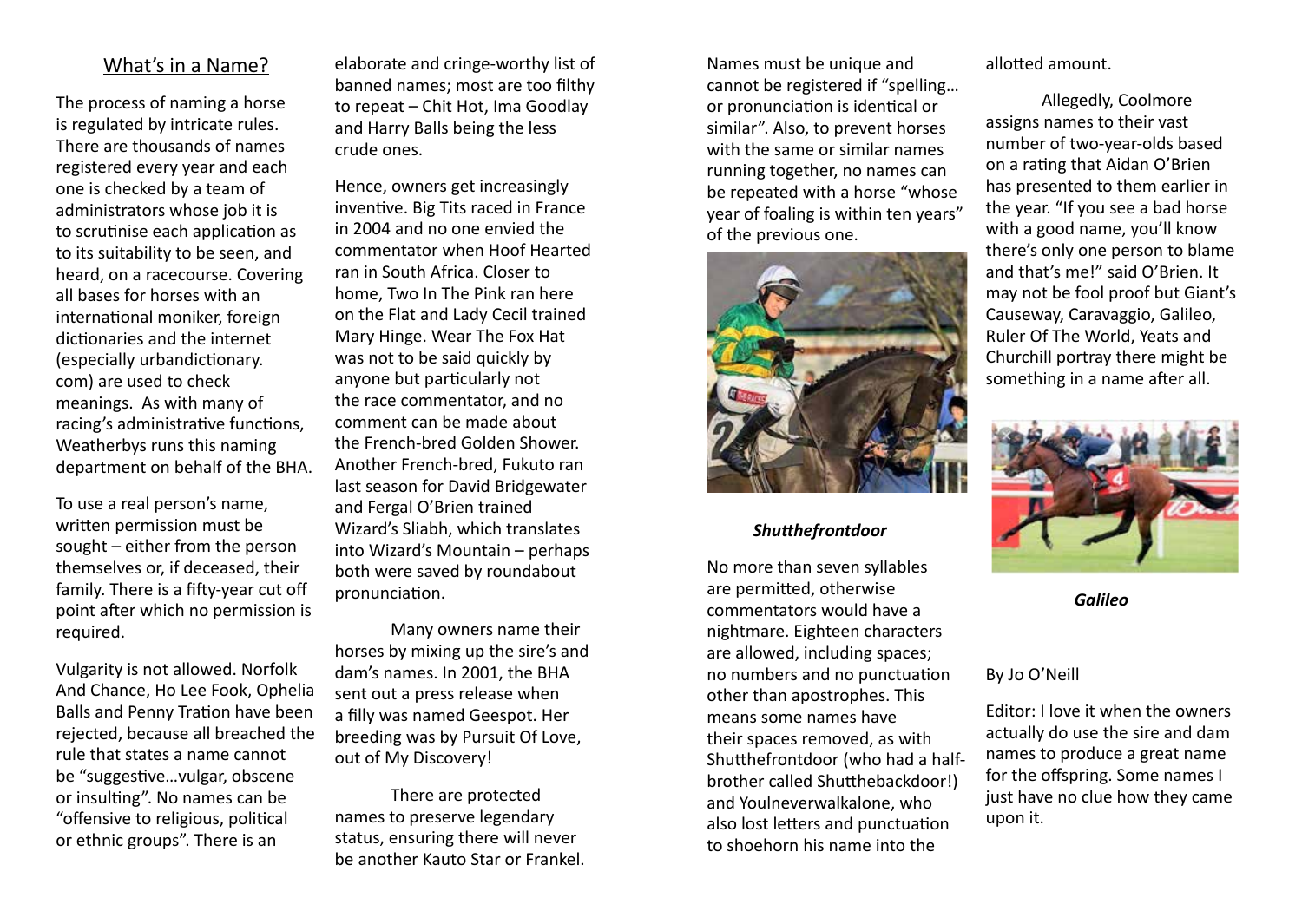# LIVING THE DREAM BY ANNIE CHAUDRY

I grew up in Cheltenham and I started to ride when I was about 7 or so once every few weeks and then ended up volunteering for the RDA branch that is based at the racecourse. Actually it was through volunteering for them I first took real notice of racing, one day they had an event where their ponies did rides around the parade ring, a photo with the Gold Cup at the end and you got to meet some famous racehorses as well – I remember Bindaree being there and Master Oats too. From there on, aged about 12 or 13, I decided I wanted a career in racing, though at the time I hadn't a clue what to do about it. I finished my GCSEs and also my A Levels and at the same time applied to the British Racing School to do their 9 week foundation course. I was also volunteering at weekends for a local trainer Billy Grassick through school and rode out a few times for Fergal O'Brien.



If you are under 18 and want to work full time in racing the foundation courses at the racing schools are

mandatory, and it is also a good stepping stone as they do their best to find you a job while you compete the subsequent apprenticeship. For me that job was at Kim Bailey's yard, near to home for me. Everyone there was fantastic and helpful and especially tolerant, and I learned so much which has stayed with me, not only about racing life, from the team there. This summer I also went back to the racing school to start my advanced apprenticeship, which is basically a qualification to back up what you learn by working in racing – riding and looking after the horses.



Racing is a proper community, everyone works together in a yard even though you're doing your own thing, which means you make friends for life in the yard – and not just the horses! Just over 18 months ago I moved to Lambourn to work for Nicky Henderson. It was a big change, here at Seven Barrows we have around double the horses so it's a totally different set up and I find it fascinating to see how different people go about doing things. I think one of the best things about working

in racing is that you're literally always learning!



People often ask how on earth I can get up at so early every morning, but the truth is it's no hardship when you love the job you do! I'm very fortunate to have some wonderful horses to look after; without wanting to sound too clichéd they literally are the reasons you get up in the morning so it's brilliant to have things to look forward to, especially with the young horses because they literally could be anything! I've also been lucky enough to ride fantastic horses like The Last Samuri in the past and the buzz off that is incredible – and the feeling of excitement when you see your name down by a really good horse in the morning is pretty awesome! I always joke that one good/bad lot can literally make or break the day! They are all very different characters, a bit like people you get along with some more than others and I know you probably shouldn't but you definitely do have your favourites! There's nothing quite like the buzz you get in the spring time when the whole yard is gathered

to watch the big races that you have runners in. Going racing is one of my favourite parts of the job, I love getting my horses ready, all plaited up and quarter marked before the race. It's also an amazing feeling when a horse that you ride most of the time at home goes and wins, however small the race is!



The Last Samuri

As sad as it sounds, I always find if I go away I end up missing my horses, or wondering how they're getting on, and even I'm on holiday or something I'm still watching as much racing as possible and checking to see how our runners have got on! I also follow the sales quite closely as I think it's something I'd like to do more of in the future, I find looking at horses' pedigrees really interesting. I was actually very lucky to go around some of the sales this summer with Highflyer Bloodstock, which taught me an awful lot and was great fun!

Thanks to Jamie Sharp for getting the interview.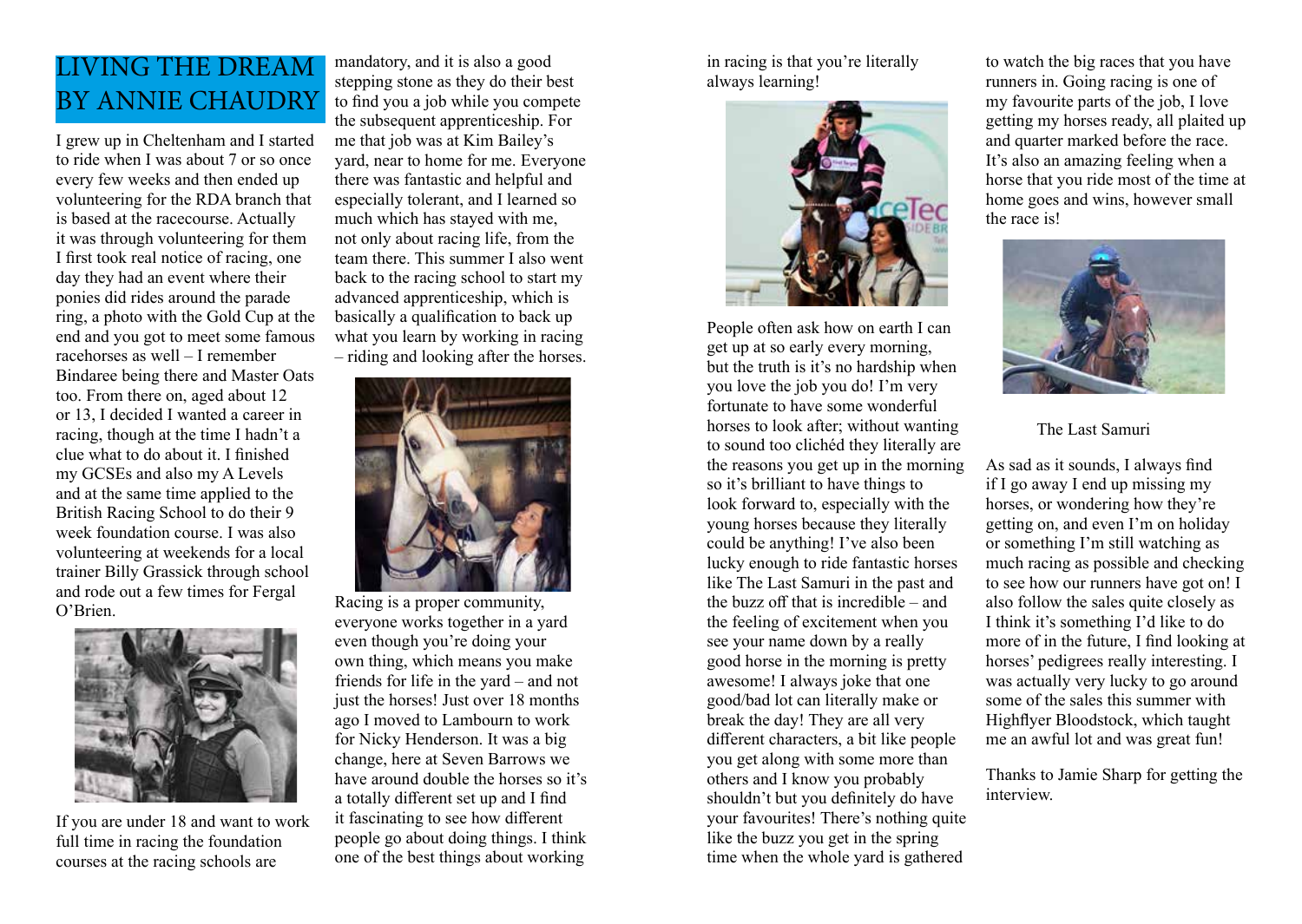# *David Massey Article*

Well, thank goodness that's over. Nearly, anyway. Races that take a minute to run, tracks that resemble rollercoasters, a Classic season that's basically over before it begins. And sunshine. Sunshine! These Flat enthusiasts don't know they're born.

No, give me standing in the cold at Fakenham any day. And you will, on quite a few occasions this year. Fakenham has basically replaced Towcester, in my heart anyway, as my new spiritual home. If they do get Towcester back racing next year, then I'll be torn in half.

As I type this, we're only a few weeks away from that first Cheltenham meeting of the year and even less to Chepstow, which is when things really get back in the swing. The summer jumping is fine, it serves a purpose but I have to say the field sizes this summer seem to have dwindled, compared to last year. I still believe we should have a proper jumps break - maybe a month, six weeks - but that's for another day.

I'm going to give you my Five To Follow this year - a couple of obvious ones, as should be the case, and a few that should pay their way on a day-to-day basis. Not every horse can be a Saturday horse, after all…

#### *Lostintranslation*

It will come as no surprise to anyone

that this is top of the list. He was one of mine to follow last year, and my word he did not disappoint.

Chasing was always going to be this gorgeous-looking horse's game, and he took to it like a duck to water. Progressive all season long, he probably got sick of seeing the back end of Defi Du Seuil at one point but once upped in trip, dished out a comprehensive 6l beating to RSA winner Topofthegame at Aintree in the Mildmay, a truly top-drawer performance and one that marked him out as a Gold Cup horse this year. He has all the potential in the world now that we have discovered that staying is his game, and it surely cannot be coincidence he's been moved into Cue Card's stable in Colin Tizzard's yard. Those are big shoes to fill, but not only do I believe he will fill them, but could be even better.

#### *Clan Des Obeaux*

Whereas the Gold Cup will be Lostintranslation's target this year, Clan Des Obeaux is likely to be fully wound up come Boxing Day, as the King George is his main target this season. He really caught the eye in last year's Betfair Chase, a run that, to my eyes, signified a marked improvement and as one to follow for the rest of the year. Sure enough, he went to Kempton and basically gave them a running lesson in the King George, travelling like a dream and quickening away when asked.

He couldn't reproduce that in the Gold Cup, although he was far

from disgraced, and while some will tell you he doesn't act around Cheltenham, I don't think that's the case. He acts there, but showing your best is another thing, and he does look a lot happier going right-handed. To that extent, it's not hard to see him miss Cheltenham this time around and concentrate on other big pots instead. We've not seen the best of him yet, of that I'm sure, and come Christmas, he'll be the one to beat.

#### *Apple Mack (Robert Mitford-Slade)*

A horse I saw a couple of times last year and impressed me in the flesh was Apple Mack. He first came to my attention after a midfield finish behind Getaway Trump in what turned out to be quite a hot heat at Exeter last December and sure enough, he showed improved form on his next two starts when in the frame at both Wincanton and Hereford.

His last two starts were too bad to be true, and I'd be happy to forgive those. As a full brother to the yard's useful Applesolutely, staying is likely to be his game and if they can't get a handicap or two out of him off his current mark, I'll be astounded.

#### *Cross Of Steel (Jennie Candlish)*

Here's one right out of leftfield, which as many of you know, is very much the way I operate…

Has only had the four starts so far, sent off 12-1, 66-1, 150-1 and 100- 1, showing little. In fact, the only positive you can take so far is that

bumper debut at Bangor, where he ran through a few beaten ones at the death to finish midfield. Three hurdles runs revealed little. So why is he in this list, I hear you cry?

Simple, really. He's a full brother to the smart staying hurdler Cross Kennon, who was never happier than when ploughing through the mud and running his rivals into the ground with some tremendous front-running displays. He's simply not had chance to show what he can do yet, running over trips far too short, and once handicapped, if they can't find a few staying handicaps with him, then I'll give up. (I won't, but you get the idea.)

#### *Three Bullet Gate (Robin Dickin)*

By their own standards it wasn't a great season for Robin and his staff last year but in the hope that they can turn it around this year, Three Bullet Gate is definitely worth inclusion.

He caught they eye when finishing last of eight behind Rockpoint at Cheltenham last December where he travelled well to a point until left behind by the classier sorts late in the contest. He was probably a few pounds too high in the handicap to begin with but still ran with credit in handicaps over various trips after that, although his last start at Southwell sounded a few warning bells. I'd suggest he wasn't right that day and it's a run best forgiven. Trips around 2m4f-2m6f and decent ground should see him win a couple of handicaps this season.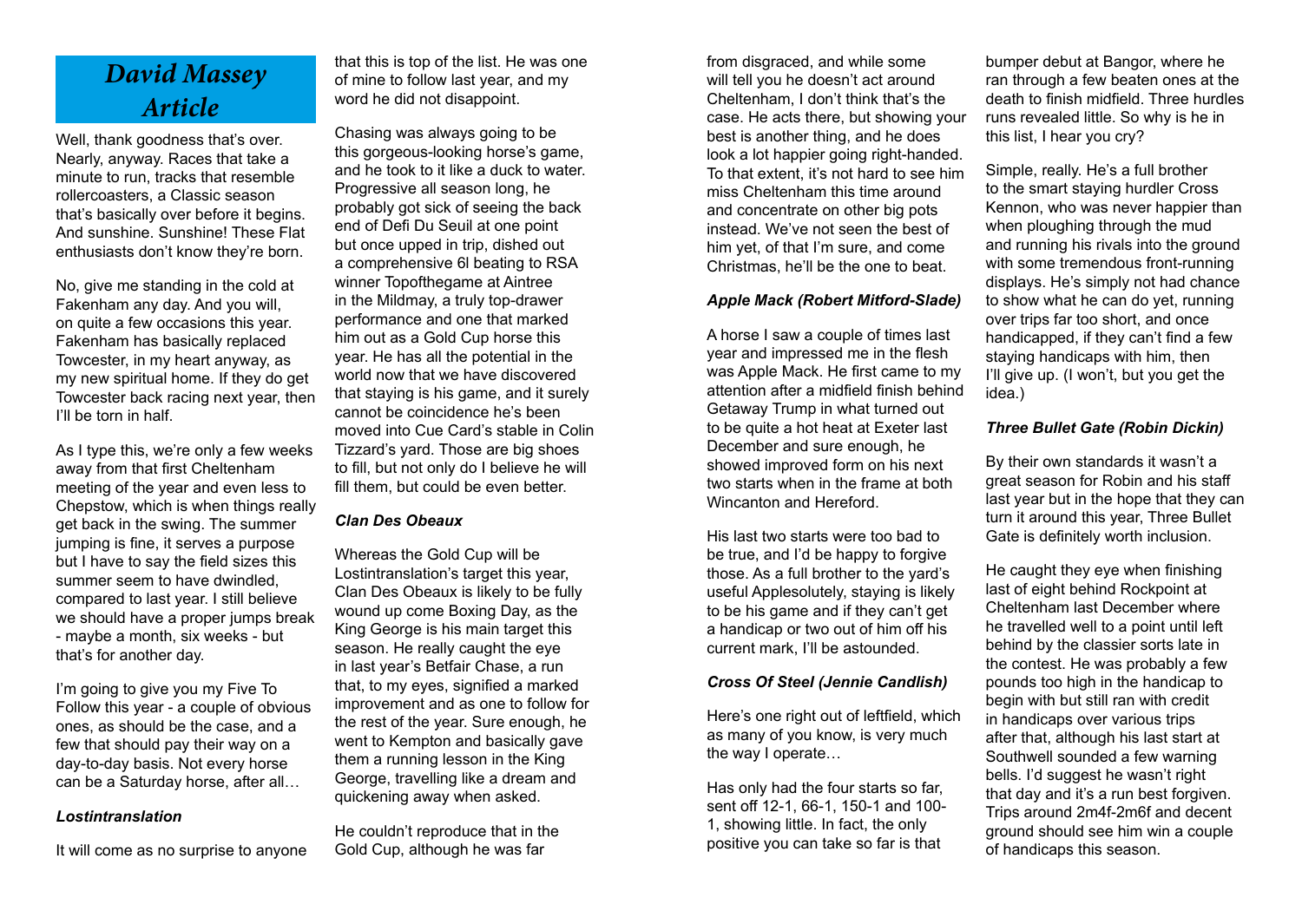# *SEPTEMBER CLUB MEETING*



So, the first meeting of the season didn't quite have a cast of thousands, but it was the biggest panel in many a long year. Robin Dickin had been invited to visit us all the way from Alcester in Warwickshire and he brought with him four of his team in the shape of Jack Quinlan, Ceris Biddle, Harriet Turner and Tabitha Worsley. There could have been more but Charlie Poste was still on his honeymoon!

Roger Hart soon got the evening underway by giving everybody a chance to say where they fit into the yard structure. Tabitha explained she had now turned professional and was riding out once a week whilst Harriet said she had been with the team for

five years and looks after a few horses and the racing tack. It was then pointed out by Robin that she was also brilliant at looking after injured horses and was a year away from qualifying as a veterinary nurse. Ceris is the yards conditional jockey joining the yard after doing her work experience there and Jack is one of the main riders who tends to ride when lower weights are required. Robin described himself and the yard as a village shop up against the supermarkets. He left school at 14 to join Frenchie Nicholson as a flat rider and went on to score 3 wins... and then 112 over the jumps. He moved onto David Nicholsons' yard and learned to have high standards in everything he does even down to wearing the right

attire to arrive at the course. Tweed for country courses and pinstripe suits for London are the way to go to look the part and Robin added he can't bear to look at the state of some of the jockeys walking the course these days which caused much navel gazing and giggling by all four of his staff!

Tabitha explained that she is based at Laura Morgan's yard (who buys quite a few of Jonjo O'Neil's horses) and just wants to stay injury free while she builds her career. Jack said being based in Newmarket was a help to him getting rides and he set the target of 20 winners and 250 rides for the season. He rides the exciting Kalashnikov for Amy Murphy who has already picked up a grade 1 at Aintree and is currently being primed for the Old Roan chase. Ceris told how she had no pony club or point to point experience but got into racing through enjoying her work experience so much at the yard. She now gets a few rides and claims 10lbs and thinks of herself purely as a jockey rather than a female jockey. Harriet, who has no interest in becoming a jockey is in the yard by 06.30 in the morning and rides out 4 lots, she takes a great deal

of pride in how the horses are presented on the course and wins best turned on a regular basis. Robin was asked about Towcester and said he hoped racing would resume there as around 20% of his winners had come from there. He then went on to talk about staffing and levels and said he couldn't work out how the hell you staff up when you have 180 horses in training. He made the suggestion that there should be a limit to the numbers of horses allowed at a yard especially in Ireland which Harriet agreed with, the thinking being that horses would get more individual time and staff have more of a team ethos. Robin also explained that he likes to have girls on his team as he thinks they have less of an ego than boys and are therefore less bother. Jack added that he was in touch with his feminine side so perhaps that was how he got his rides.

Roger asked Harriet about her favourite course – Ludlow – and her least favourite – Worcester (how very dare she), which seemed to revolve around canteens and how to get there. Pleased to report that after constructive talks with certain parties during the interval Worcester is now off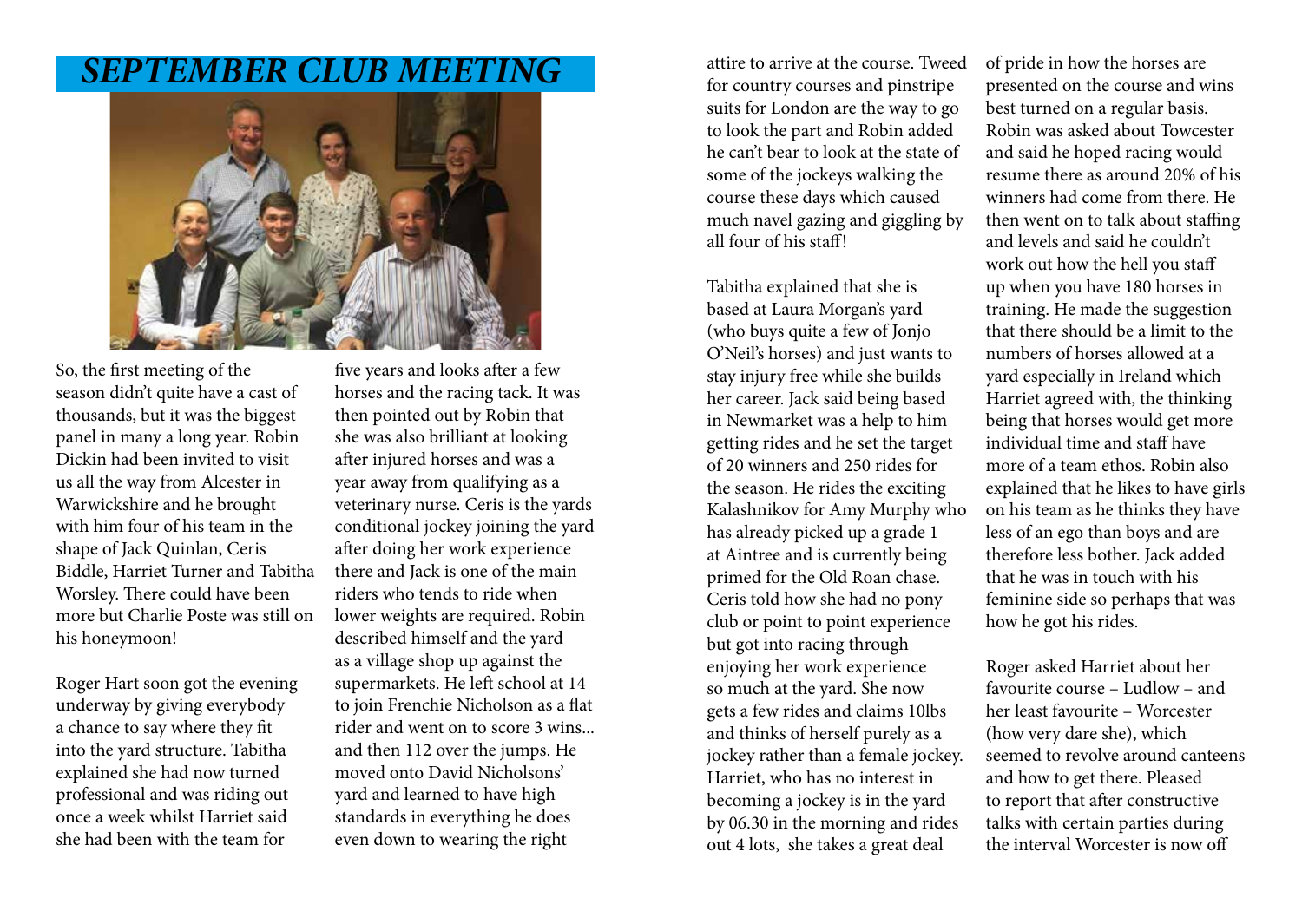Harriet's naughty step. There was a general talk about how well people were looked after at different courses with ARC courses being praised for their efforts to look after owners and staff and with Jack commenting how nice the sandwiches were in the jockey's room at Worcester – with only a sly look at Harriet as he said it. Ceris added that female facilities are adequate and getting better at courses although as she hasn't been riding too long she didn't know how bad they may have been.

There was then a discussion around how to get people into ownership, which gave Robin a chance to talk about his racing club which you can join for £300 of your hard earned and gives you chance to get the race day owner experience and lots of stable visits etc. After this, talk turned to whips with Ceris explaining that all new jocks have to have a coach which helps when and how to use the whip. It was also discussed how in the heat of battle a jockey was unlikely to be counting how many times he may have used the whip. Stable star Thomas Crapper was the next item to crop up with Robin telling how he couldn't

think of a name for him until he saw a sign at a Victorian bathroom store when out for a stroll and then stopped to ask if he could use the name. All of the team then described in glowing terms their associations with the horse.

Lastly Roger asked for tips for the coming season which all seem to revolve around a horse called Three Bullet Gate although Jack did say Carole's Templar from Amy Murphy's yard was exciting. All in all then a very interesting and fun night (some stories have been withheld to protect the guilty) and many thanks to all who took part.



Write up thanks go to Mike Lawrence.

# Summer Diary By Jo O'Neill

The end of April saw a best friend leave racing: Carolyn White, head of travelling for Doctor Newland. She worked in racing for years and we first met on an overnight at Ayr in 2009. I learnt a lot from Carolyn, called her my "adoptive mum" and always looked forward to seeing her, whatever corner of the country. Her leading up 2014 Grand National winner was a proud moment – watching a friend do that. The doyenne of bestturnouts, Carolyn rightfully won many. I am going to miss seeing her around, as will many others.

## *20th May*:

Forza Milan (Foz) left to go to Ireland, to trainer James Nash. I was sorry to see the tall, lanky, beautiful gelding leave – he was crazy to ride but sweet to look after. He gave me a great day in February winning at Sandown. I wish Foz lots of luck but the way he literally galloped up the ramp of the transporter, Foz was quite happy to go or thought he was going on holiday!

# *8th June:*

Jonjo Junior held his 21st birthday party in the renamed party field (usually the Plough field as it's opposite the pub), in a series of tepee-tents. What a night it was! The theme was Gatsby, and everyone dressed up accordingly. I left at 03:20, having danced only once as I was chatting a lot – and could barely see driving up the private road to work for 08:00. Ben Haig was seven minutes late and that was after John Dina had woken him up with drips from a wet sponge. Head lad, Johnny Kavanagh had wanted him to use a bucketful of water!



### *14th June:*

Big Penny ran at Aintree, but she was unenthusiastic, especially when Richard Johnson applied pressure. She stopped quickly and "showjumped" the last. Head of travelling, Harrison Day and I still had a lovely evening and Penny looked pretty enough to win bestturned-out, my first at Aintree for years.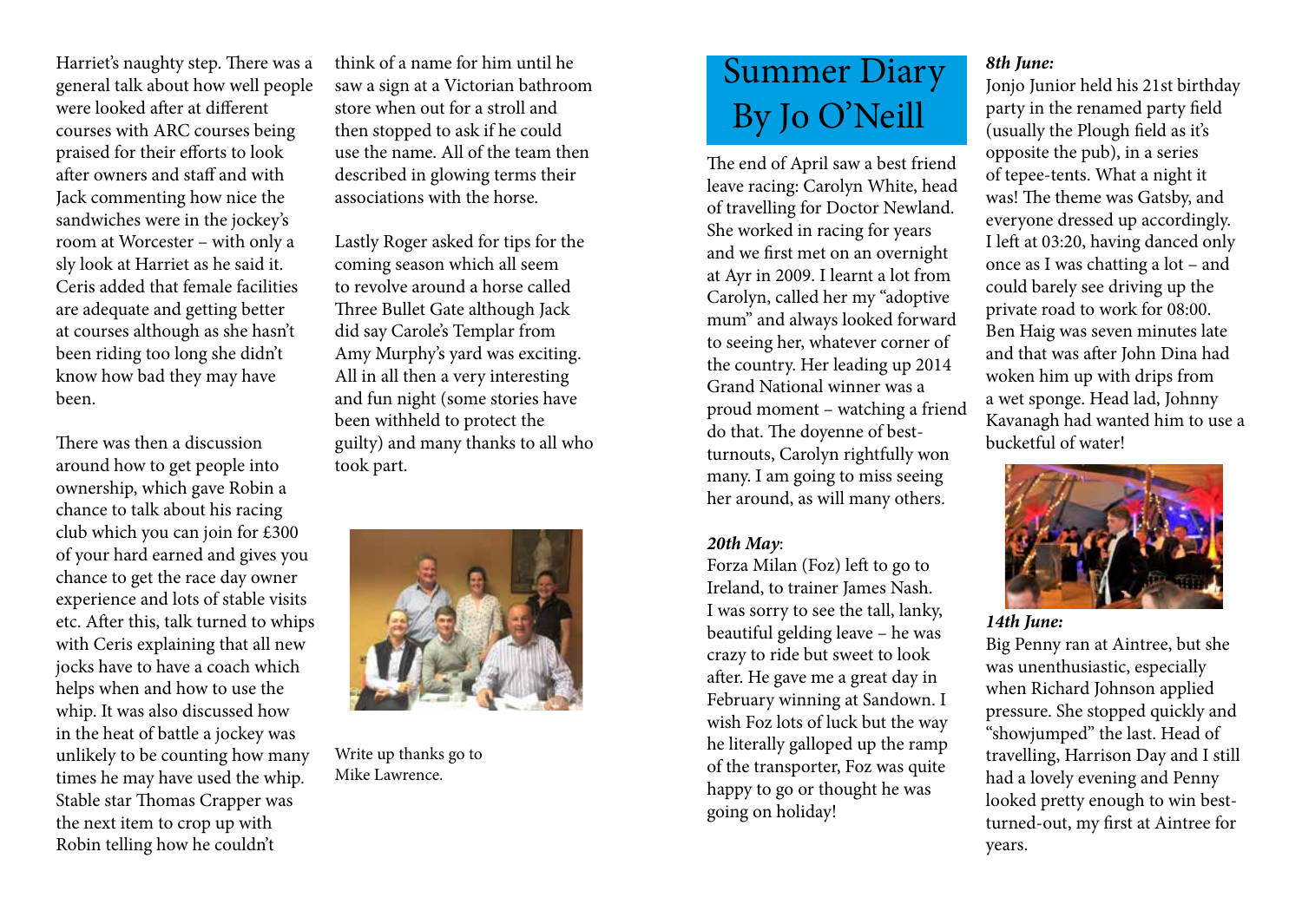### *16th June:*

The Cheltenham Challenge is an annual run, ranging from half marathon, 10k and 5k, which I did. It began at the racecourse, very near the Best Mate statue. It was fun to run around the perimeter of the track. Past the empty metal frames that hold the sponsorship boards seen on TV coverage, round the sales stabling and the canteen, back past the stands and Centaur to the finish line. It started in bright sunshine and finished in a deluge, so it was like any other race day!



*Racing Staff Week 2019 29th June – 6th July:*

This was a quiet week with few runners, so sadly no golden tickets or hampers were won. Yet, on the Wednesday, Jonjo and Jacqui arranged a staff fish 'n' chips evening. There were clusters of people sat on the grass oval in first yard, drinking the beer and white wine, chatting and laughing. The yard dog pack, Hughie, Daisy, Vinnie, Bruce and puppy Jasper,

played, begged, probably ate a few chips and charged about. Inevitably, a small group of us ended up down the Plough and shared two (or was it three?) jugs of Turbo Pimm's and some luminous green shots, for which Harrison was fully to blame. The next day, the Racing Welfare representative brought us glazed doughnuts and Malteser cupcakes, which were delicious and nursed a few twinges of hangovers.

Morgan Roach, who started here earlier this year having come from the Northern Racing School, achieved Employee of the Month, a popular incentive that ran for a couple of seasons before being recently resurrected. Morgan has worked very hard in the 'spa' where horses wear magnotherapy rugs or ice boots or stand beneath the solarium, all to maintain their health and wellbeing. Morgan won a well-deserved bottle of bubbly.





#### *The Pool*

Federico Bazan, Madalin Radu (Doc) and honorary members of the maintenance team undertook the challenge of finding a leak in the pool, as well as repainting it. Firstly, the pool was drained for the first time in nine years. It is far deeper than you realise with sharp, steep downwards slopes. The emptied pool was cleaned with an acid wash, taking on an abandoned appearance; one of haunting, or a shipwreck. It was then dried out and had two coats of paint like a light bright summer sky, edged in sunny yellow. It then took longer than a fortnight to refill to halfway over the filtration vents. It resembled a brand-new pool, sparkly and blue as a newly opened lido. "For humans, not horses," Doc stated with a grin. "At least, humans don't s\*\*t in it." You'd at least hope not, I silently mused.

### *5th July:*

Today was the sad passing of 'Big Mac', John McCririck – like Marmite, people loved him or hated him. For me, he'll always be synced with Channel 4 Racing; his waving arms performing tic-tac, nicknames for fellow presenters, endless enthusiasm and his utter devotion to racing. On The Morning Line, the day after Imperial Commander won his Gold Cup, he was attired in the black and white scarves and woolly hat of Newcastle United, for both he and the owners were supporters. I could never dislike a figure so funny, controversial and such a lover of this sport.

The staff turnover in racing is always high and most people leave quietly, especially during summertime when everyone flits in and out of work on holiday. All except Lucy Westlake, who has been here a year, going parttime in the winter due to hunting. She left to work with hunters fulltime. On her last day, she was unceremoniously hurled into the (clean!) pool. Being so slight and tiny, the lads launched her pretty high, resulting in a big splash. Dripping, she was then pounced on and smeared in Sudocrem and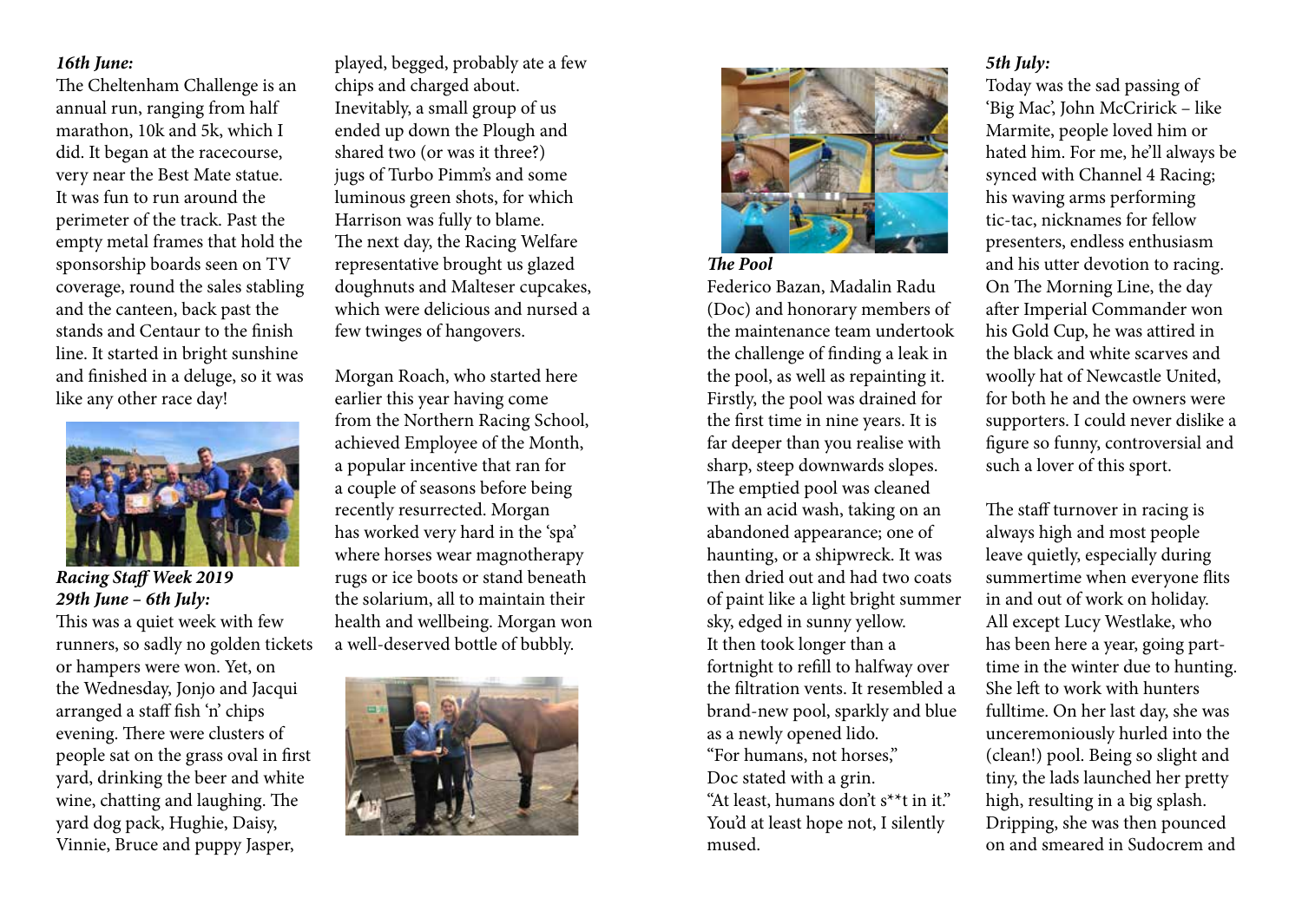Harrison attacked with the purple antiseptic spray. No matter how much Lucy writhed, wriggled and hollered, the cream kept on being liberally applied.

At the start of the month, the Hollow Bottom pub in Guiting Power shut, having gone bust. It was the haunt of Nigel Twiston-Davies and his staff: every Christmas party, parading the three Festival winners amid big crowds, winner celebrations, brunches in snowy winters, monthly cheesy discos, an infamous St Trinian's night when all dressed as schoolgirls, my surprise 30th and a lot of other parties. I haven't been "out" there for years, only for lunches, but I was saddened to hear of its closure because of those memories.

### *12th July:*

Another friend Rachael Phillips left racing after twenty years, having initially worked for Mark Rimmel, looking after Oneway. Ten years ago, Rach came to work for Nigel Twiston-Davies, where she looked after many Cheltenham winners including Double Ross, a Grand Sefton winner Little Josh and a Grand National best-turnedout too. We always laughed a lot

and working with Rach was fun. Poignantly, Double Ross and Rach have retired from racing at the same time, and I wish Rach loads of luck for the future.



 *Rachael Phillips*

### *16th July:*

Big Penny was sold at Ascot Sales. Her last few runs had been lacklustre, and she'd failed to shine in blinkers last time out at Uttoxeter. She's joined a small trainer so, hopefully, she'll freshen up in a new routine. It proved a sad day for me when Doesyourdogbite (Gromit) retired – two I looked after and rode out gone! I was especially sorry to hear about Grom – sorry but simultaneously relieved that he retired without being totally

broken. I always loved his friendly persona and will never forget his win at Kempton on Boxing Day. There were many places too; my favourite being a second at Chester.

#### *2nd August:*

My mind had been on Grommy and Penny; I missed two of my favourite (quiet!) rides. Then, I fell off a fresh March Is On (Marty). I don't know if he bucked but he'd spooked once at the slap of a whip and then at it again! He cantered off left, head disappearing,and I landed on the grass! Marty galloped off, through some undergrowth and was caught by the pens. In my defence, it was my first fall in ages.

This summer, we had a lovely bunch of people. Petra Florinová returned for the umpteenth time, having finished university in Germany before leaving to start veterinary studies in her native Czech Republic.

Two part-timers joined us in July, best friends Izzy and Lizzy. Izzy Farnese is a former Big Brother contestant who is an experienced work-rider in Newmarket but has decided to stay on here awhile longer. Lizzy Prosser, from Cheltenham, has unfortunately

returned to New Zealand to work on a thoroughbred stud farm. 18-year-old JP Lombard came here for a few weeks from Cork with an old head on young shoulders; an experienced rider and natural horseman. He had a great time, including nights out and an evening at the Feastival. JP returned home to finish his Leaving Cert, promising to return in his Christmas holidays! Smiley, bubbly Katie Stubbs made a brilliant start, moving from Shap, Cumbria and starting to drive the two-boxes. She then got kicked at the bottom of the gallops, continued to canter up the gallops and worked the rest of the day. That evening, she went to A&E and an x-ray showed a clear break to her fib! She is currently swinging about on crutches, bored and impatient to mend.

After a busy, eventful summer, everyone is eager for the new season to start properly. Roll on the autumn.

See you racing soon.

Jo x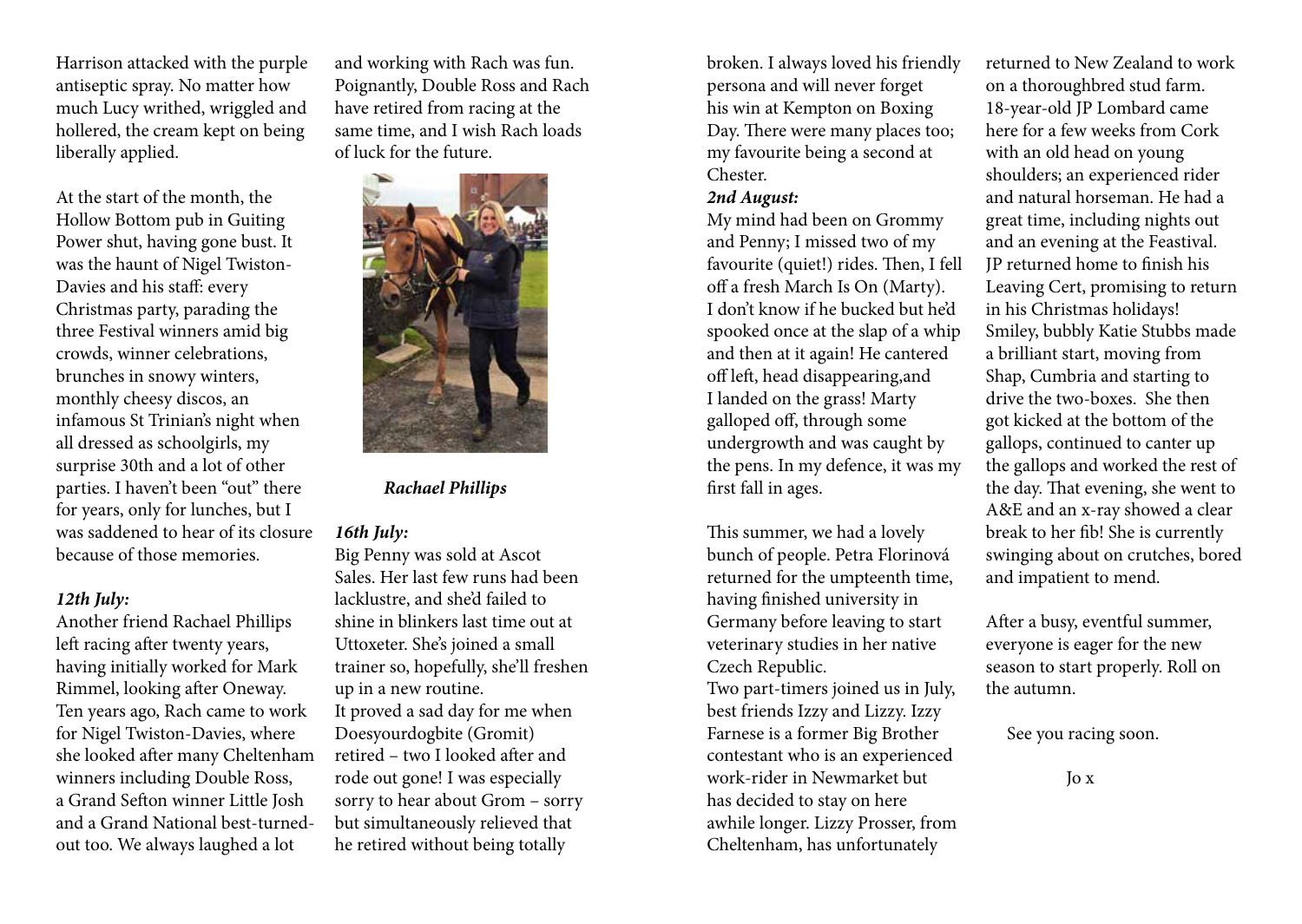# *UPTON VIVA STUD*

I hope this summer has been good for everyone and that the weather has been kind to you all. For us we have had mostly warm sunny days with a little rain from time to time enabling our foals to thrive as well as our young stock.



Since the last newsletter we have had one more foal, another colt by Kayf Tara out of Free Thinking. He was born on the 26th of May and we have given him the stable name Jim. Unlike our first two colts this one arrived 10 days early and much to my delight being a colt has made life simpler as logistically, three colts and one filly would have presented

a difficult management issue down the line. He is a bonny colt, very correct and bold, much like our other three.

As Free Thinking foaled so late in the season we have rested her this time and and will put her under lights in early January 2020 for what will hopefully be an early cover. Last year the Winter and early Spring was so mild that all four of our empty mares cycled early enough to be covered shortly after the beginning of the new season which starts February 14th............ very apt! Unfortunately for me this will mean early foals, our first being due on the 15th of January 2020. I know in the flat racing world this is not unusual and early foals are the norm however for us as a national hunt stud this is quite early as we don't normally start to foal until March. Tidara Angel is our 2nd to foal, due 20th of January to Nathaniel. For her, being a flat bred mare by Oratorio this hopefully will have its benefits if her offspring were to run on the flat as is hoped. With all the excitement and

hype surrounding Enable over the Summer (her sire being Nathaniel) this is one foal I can't wait to meet.

All our foals including Jim, were able to stay out at night by the end of June and as all coverings were finished the mares and foals were able to enjoy the rest of the summer out at grass. Before being turned away a great deal of handling of the youngsters was done, they have all been taught to lead off the head collar and will now stand happily for the farrier who they see every four weeks initially and six weeks thereafter.

Of our nine broodmares seven are in foal with Liberthine and Free Thinking rested. Libby was due to visit Sir Percy but developed severe lymphangitis and combined with a very greedy foal who took a lot out of her we took the decision to rest her this time.

In May we saw the much anticipated arrival of a new tractor and two new pieces of paddock management kit, which I mentioned briefly in the last newsletter. After using this equipment for the last three months I can now not imagine ever being without them. The difference both the "poo picker" and topper has made is unbelievable. The paddocks are much improved as they are both cleaner and have less mature weeds in them. We have been able to rotate the pasture in such a way that we can graze, clean/top/rest and only occasionally spot spray. Healthy grassland makes for healthy horses.............

In late May, Blue a two year old filly out of Shatabdi by Blue Bresil developed yet another foot abscess. This poor girl had suffered all winter on and off with repeated foot abscesses and we thought this was just another few days of poulticIng once the vet had been to dig out the offending area of foot. By now I should have learnt not to just assume anything..............after four days of repeated poulticing Blue was no sounder so we took her up to our veterinary practice for x rays. This was her first trip in a lorry and with the aid of our loading ramp she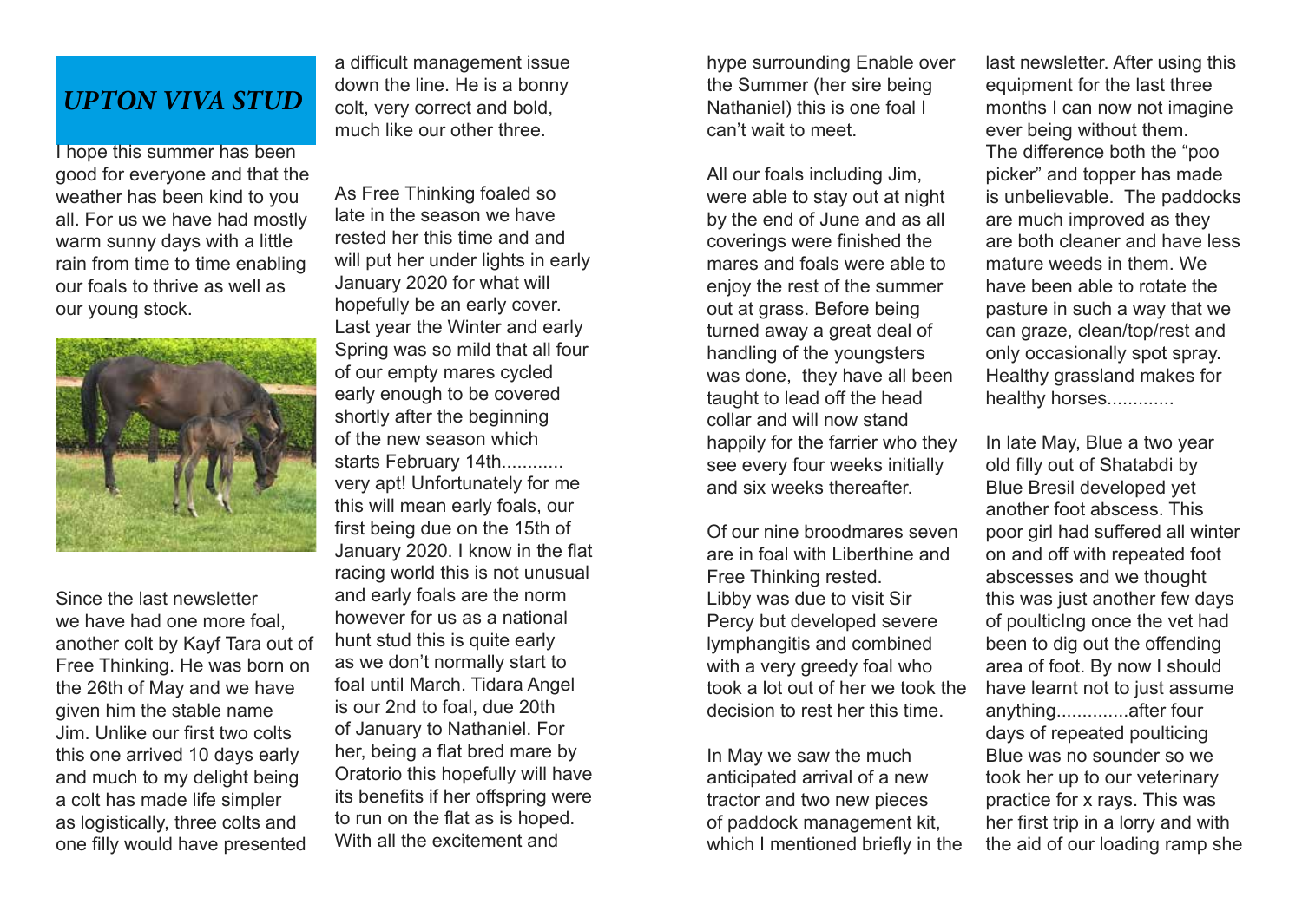safely hopped on. However, on arrival at the vets and even with some sedation she refused to unload! As this was her first trip I wanted it to be a good experience and so stood with her quietly uttering sounds of encouragement............... for almost 4 hours. Even with

the help of several vet nurses, food and grass she stubbornly refused to budge.



Any attempt of pushing her off resulted in her reversing at great speed to the back of the box! In such a confined space dealing with what had now become a feral whirling dervish was not my idea of a fun way to spend an afternoon. I fully appreciated that taking her weight onto the affected front foot going down the ramp was probably causing her

some discomfort which was why we had given her some sedation but I later decided that she was just enjoying testing my patience! Eventually and after all avenues had been tried and I was sat drinking my umpteenth cup of coffee on the ramp holding onto the lunge line she walked off quietly on her terms wondering what all the fuss was about

Unfortunately for Blue the x-rays showed that she had not one but four tracts of pus within her foot, two of which had made their way to the pedal bone. She underwent surgery to debride the infected bone and remained at the vets for almost 4 weeks. She was on IV medication and swabs taken during the surgery revealed that she basically had developed MRSA. It was a very long haul and there were times I wasn't sure if she would ever come home but due to the diligence of vets and nurses alike at Avonvale Veterinary Practice she did recover. We still have a long way to go as she lost such a large area of the sole of her foot but I can finally see the light at the end

of the tunnel. Considering she has been stabled all summer she is coping remarkably well for one so young and I'm hoping that she can return to the field in another month or so. Obviously until new foot has grown this is not possible as she needs to keep the exposed sensitive tissue covered and free from any bacteria. The picture below is what her foot looked like at the beginning of September



Over the summer our five three-year-olds and seven two year-olds have all been to Jamie Goss to be backed. For the three-year-olds this is their second visit and all appeared to have remembered the basic education learnt from last year. One of these, a filly known as Evie seems so forward that

she will be going into training in France very shortly after some time out in the field. The only three-year-old gelding we have who is known as Fletch, will also be going into training, with Olly Murphy in the autumn with a view to running in a bumper next spring if he copes well enough with the work. Two of the other fillies are still quite immature and so will winter out at home. The last filly, Shara, has unfortunately not shown an aptitude to be a racehorse so will be turned away and possibly sold as a prospective brood mare in the future when there is an appropriate sale for her as she is very well bred and all her siblings have won races.

Of the two-year-olds we have found out quite a lot about each individual, or rather Jamie has! A couple of them who appeared quite laid-back and easy-going at home changed dramatically once being ridden. Their basic education started with being long-reined and or lunged however one filly, Willow, was so strong and forward going that she was sat on a lot earlier than the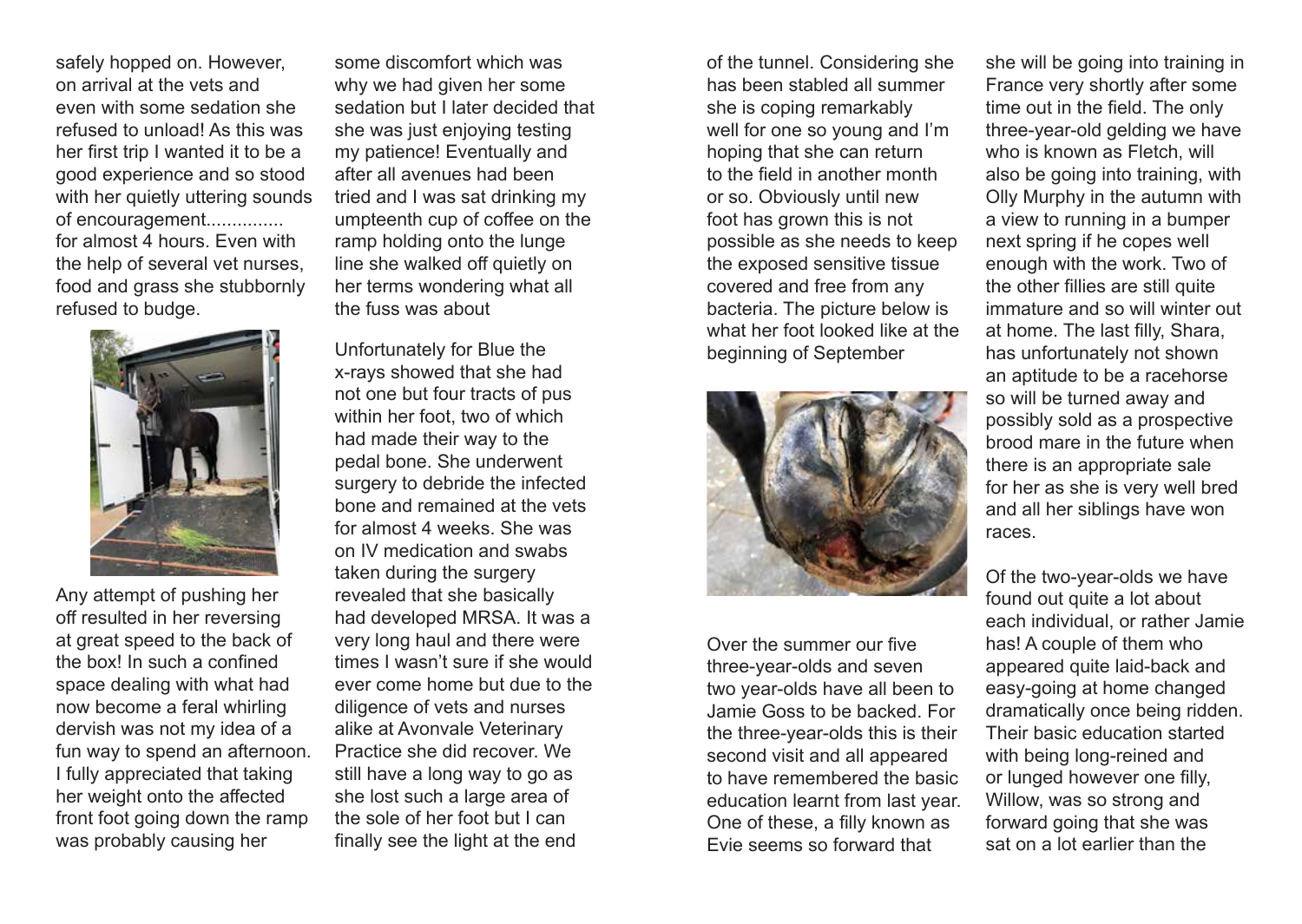others and still took a firm hold. Heather our Authorised filly appears to be very precocious and has already gone to into training with Richard Hannon to possibly run on the flat as a three year old. Our smallest filly, Maroochi, is said to be a "pocket rocket" and thoroughly enjoyed being ridden and even led some of the older horses up the gallops. Mentally she is very switched on but physically still very immature so she along with the other 6 will spend the winter out at home to return to Jamie next spring.

The racehorses have all summered well and those that are in training elsewhere have all now returned back to their trainers. Before they left they all had regular physio and chiro treatments, teeth were rasped, vaccinations given and all received a clean bill of health ready for the forthcoming season. Before leaving, they also benefited from extensive flat and grid work in our school to help them with their concentration and ability when jumping.

One who seemed to thoroughly

enjoy this type of work was a new acquisition, Lust for Glory. Bought in May, as part of a dispersal sale she was in training with Nicky Henderson and has returned to Seven Barrows to start her chasing career this season. The french bred Santa Adelia, after 12 months off through injury, has been bought slowly back into work at Upton and has now gone to Warren Greatrex to start training for her UK debut. She is closely related to Smad Place so we are all greatly looking forward to her first run..........



July and August brought lots of visitors to the stud and it was certainly enjoyable showing off our horses and also very interesting to see what other people thought of them. What one person would rave about

as a standout individual was not necessarily what the next person would like. Each person has their own idea of what a good racehorse should look like and as we have several generations of different types of thoroughbred, we will all have to wait and see who, how and which ones makes it onto the racecourse. It was a pleasure to meet some of the Cheltenham and Three Counties Race Club albeit on a rather miserable and damp Saturday morning and after a leisurely walk around the paddocks we visited a local pub for lunch. I hope you all enjoyed your visit and look forward to meeting you again next year.

July saw the ever popular Upton House horse trials take place. This is an annual event organised by Jessica Thomas daughter of Robert Waley-Cohen, proprietor of Upton Viva Stud. The trials have become increasingly popular over the last few years with many of the top eventing riders taking part, including Britain's number one Piggy French. The course is over many acres

of historic parkland with the back drop of Upton House making for some wonderful photographs of competitors jumping the double roll tops on the cross country course. Each of the cross-country fences are sponsored by local business's.



With the nights drawing in and a chill in the air autumn is almost upon us which can only mean one thing ............ the National Hunt season will soon be here and irrespective of the weather, we will all be glued to our TV sets or actually visiting a racecourse every Saturday afternoon. Best of luck to you all, whether an owner or just an avid fan and most of all may all our four-legged heroes and heroines come home safe.